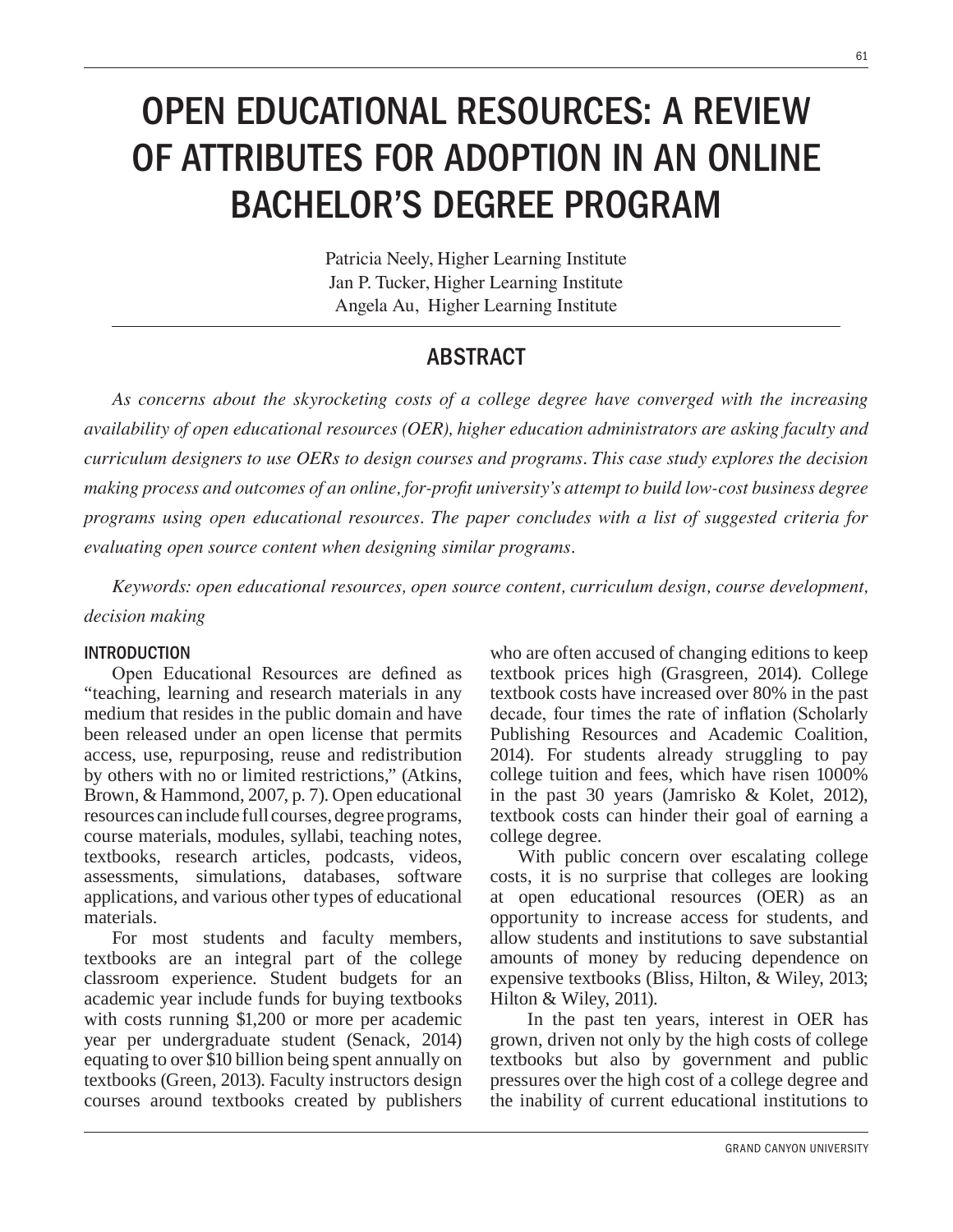meet the worldwide demand for higher education. Nearly two-thirds of all chief academic officers agree that open education resources have the potential to reduce costs at their institutions (Allen & Seaman, 2012). Maricopa Community Colleges estimated that students could save over \$700 per semester (Fraulino, 2015). Supporters of open educational resources suggest that OER has the potential to lower the direct cost per institution of developing high quality learning materials, to provide unique opportunities for institutions to offer low enrollment courses and programs in a cost effective way, and to radically reduce textbook costs (Anderson & Elloumi, 2004). In turn, this should improve "access to and quality of schooling for students, self-taught learners, educators, and institutions around the world," (The Hewlett Foundation, 2013, p. 6).

#### OVERVIEW OF OPEN EDUCATIONAL RESOURCES

Although free online textbooks are the most popular option among open educational resources, a variety of open resources are available including full courses, degree programs, simulations, articles, podcasts, videos, learning objects and software applications (MIT Open Courseware, 2014). When originally coined, the term OER referred to openly available materials and did not indicate that the materials needed to be available online or in digital format (UNESCO, n.d.). Resources had to be free for use, but they could be in formats that have to be printed rather than downloaded from the Internet.

The early beginnings of open educational options for students can be found in Great Britain's Open University, which was founded in 1969. Another strong supporter of OER is UNESCO, which first coined the term "open educational resources" in 2002. Within the United States, Massachusetts Institute of Technology (MIT) was an early supporter of OER, launching its Open Courseware Project in 2002. Other efforts around open resources include the Open Learning Initiative from Carnegie Mellon, Connextions from Rice University, the University of Leicester's OTTER Project and Harvard Extension School's Open Learning Initiative (Tucker, Neely, & Belcher, 2013). The Creative Commons organization provides support for the use of open educational resources by developing copyright licenses for open materials as well as identifying and lowering

barriers to research, data and materials (Creative Commons, 2014).

With the advent of the Digital Age, the terms open and OER are interpreted as meaning content is free for use and available over the Internet. Open means an ability to reuse (unaltered, as is), revise (adapt and modify the content, such as a translation), remix (combine the original content or revisions, creating something novel), and redistribute (share copies of the original, revised or remixed content) (Tucker, Neely, & Belcher, 2013). Multiple types of users including faculty, instructional designers, subject matter experts, high school teachers, corporate trainers and learners can download OER. Once downloaded, OER can be used as an informal learning tool for students (e.g., Khan Academy videos) or integrated within a structured course environment. For example, a course may be designed around an OER instead of around a textbook or a course may offer a varied set of learning resources for students including purchased materials, such as a textbook and open material like white papers, reports or videotaped lectures. Each resource is issued under a license that spells out how it can be used.

Along with lowering the costs of producing a college degree, other potential benefits can be attributed to the creation and use of open educational resources. D'Antoni (2009) wrote that potential benefits of OER include making information available to all, widening participation in higher education by expanding access to nontraditional learners and learners worldwide and promoting lifelong learning. OER has been touted as a way to bridge the gap between formal and informal learning as well as leveraging taxpayers' money by sharing and reusing learning content between institutions (D'Antoni, 2009).

Open educational resources may reshape higher education, but significant challenges to the adoption of OER will need to be addressed first, including technical challenges, price/cost barriers, permission barriers, and limitations to the ability to adapt or build upon a resource (Open Knowledge, 2014). Early adopters of OER considered education to be a public good and suggested that openness can create positive change in education by improving student outcomes (The Hewlett Foundation, 2013). Furthermore, garnering administrative support for the integration of open resources and motivating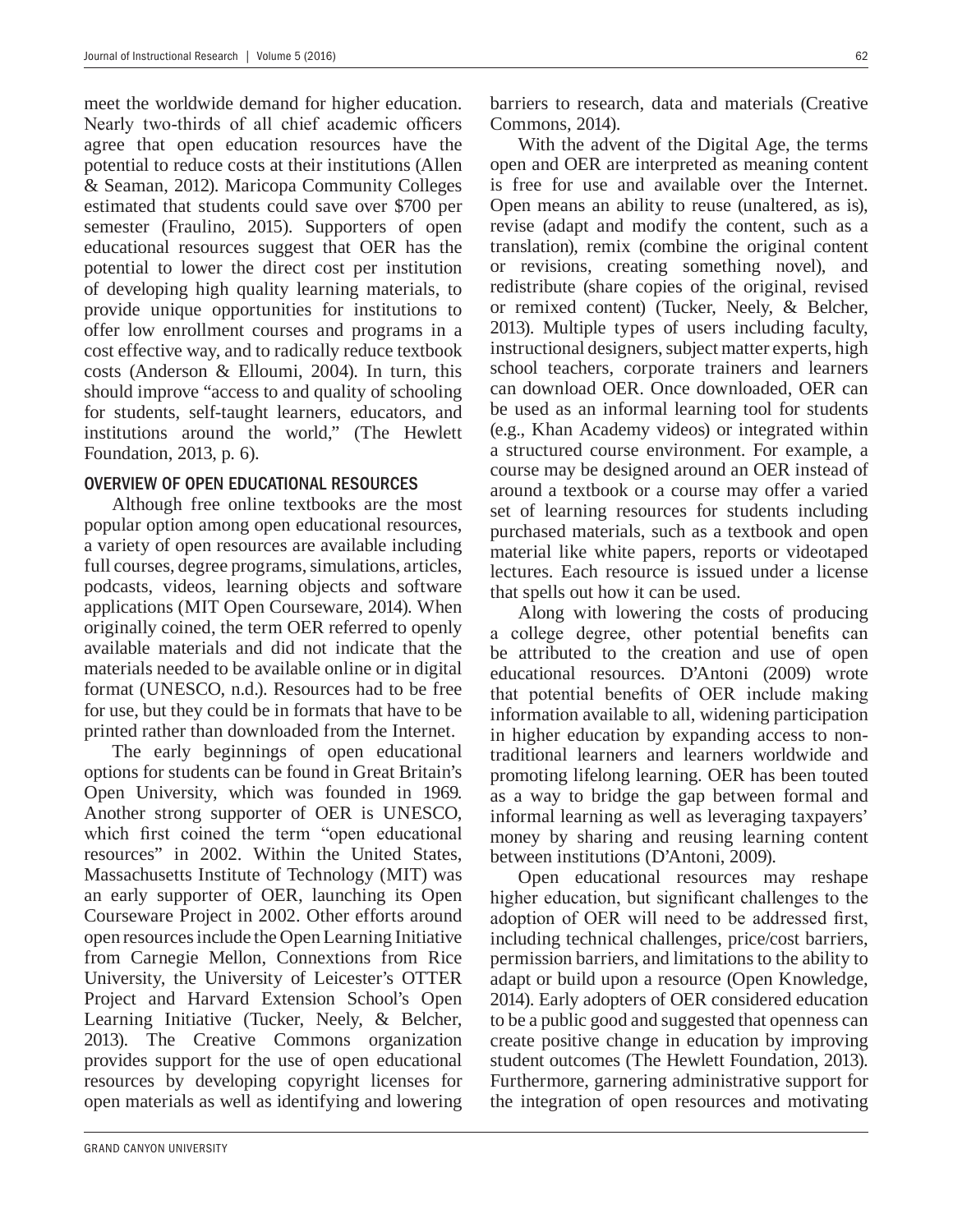faculty to change curriculum design processes can be challenging. Restrictive intellectual property policies, lack of time for educators to develop and remix OER, reward systems that fail to reward open educational activities, and a lack of strategic goals and leadership can impede the development and adoption of OER within an institution (Bissell & Boyle, 2007). In a 2012 survey of chief academic officers, Allen and Seaman  $(2012)$  found that, "... approximately one-half of institutions of all sizes, ranging from the very smallest (under 1500 total enrollments) to the very largest (with over 15,000 total enrollments) report that they currently use OER materials in their courses. This pattern of use by institutional size is consistent for all course delivery types – online, blended and face-to-face," (p. 7). In the past, learning resources developed by a university's faculty were considered intellectual property and a key differentiator in the educational experience at the institution. Today, there is movement toward openness in higher education with more and more institutions and individuals sharing their digital learning resources over the Internet openly and for free (Hylen, n.d).

#### OPEN EDUCATIONAL RESOURCES AND THE BACHELOR'S IN BUSINESS PROGRAM

In 2011, an investment group purchased a 100% online university (which will be referred to as OnlineU). After the purchase, OnlineU was re-branded as a low-cost, competency-based university. The mission of the university was to leverage new technologies to deliver high-quality, low-cost degree programs. The goal was to develop and deliver low-cost programs marketed to selfpaying students. Keeping course development and material costs minimized was critical to achieving the university's mission of keeping tuition low.

College administrators embarked on a major initiative with the re-creation of the 120- credit Bachelor of Business program in early 2012. Each of the current 40 courses was redesigned around competencies using free or low-cost open resources in place of the previous courses, which relied heavily on textbooks and supplemental materials provided by textbook publishers. Leading the redesign process was the academic dean along with the dean for the College of Business and the dean for the College of Arts and Sciences. The Provost, two faculty members, an instructional designer and a

cadre of subject matter experts who will be referred to as the "work group" also provided support for the redevelopment of the program.

### EVALUATION OF SERVICE PROVIDERS USING SELECTION CRITERIA

The first step in the evaluation process began with identifying the courses in the Bachelor of Science in Business program that would be converted to the new model in Phase 1 of the course redevelopment project. In Phase 1 of the project, only the courses required for the Bachelor of Science in Business with a concentration in Management/Leadership were re-developed. Phase 1 of the redevelopment process included 20 general education courses, 11 business core courses, nine Management/Leadership concentration courses, and three elective courses. The general education courses and elective courses were prescribed for this first phase of development.

The courses were selected based on enrollment projections as the Management/Leadership concentration was a popular degree track. Once the work group identified the courses and updated the course descriptions, the next step was for the group to scan the higher education environment for open or low-cost learning content. The work group identified potential OERs by performing general Internet searches and benchmarking other online degree programs. Table 1 includes a list of the resources reviewed. The selection criteria will be discussed in the next section of this case study.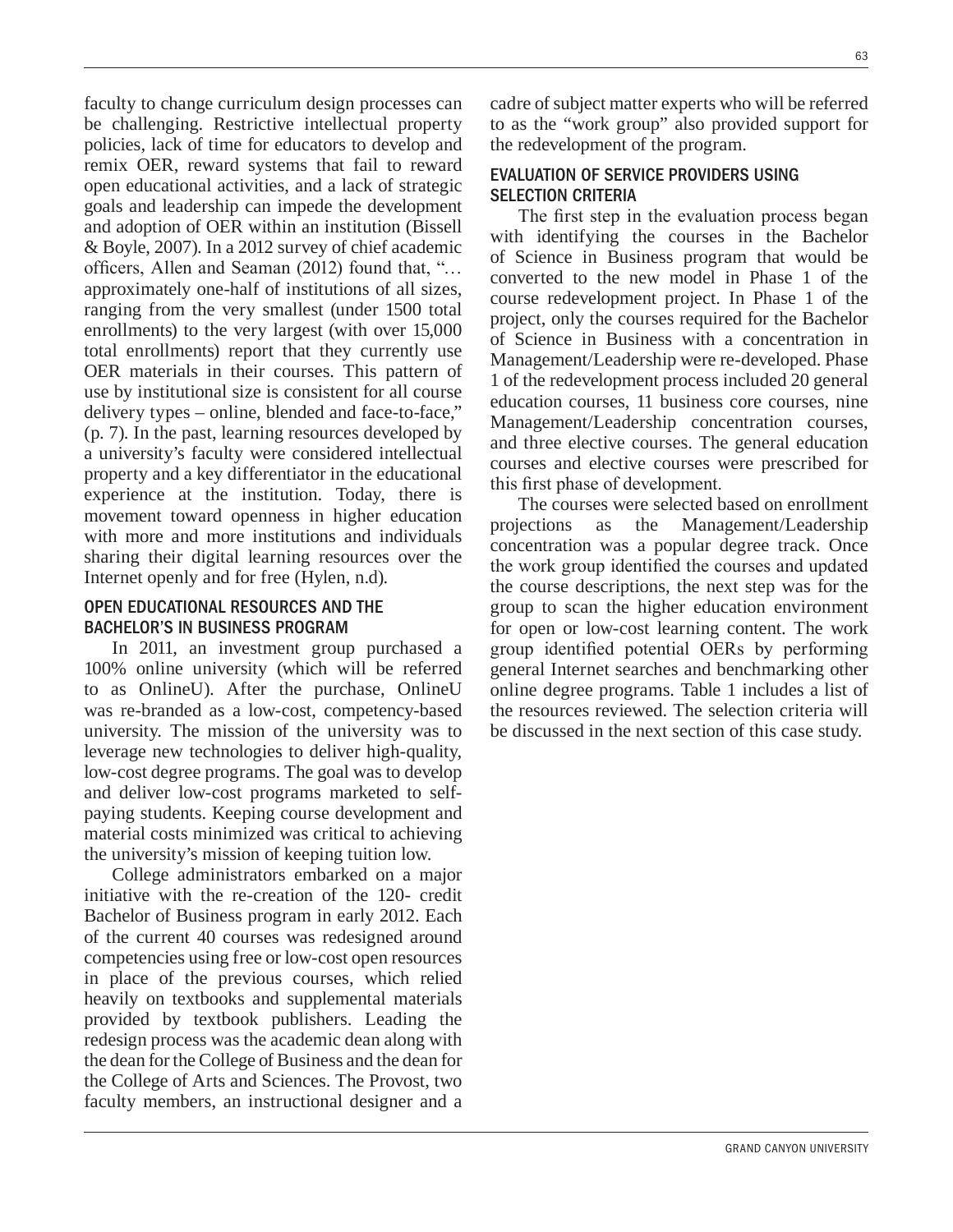| <b>Resource</b>                  | URL                                           | <b>Type</b>                        |
|----------------------------------|-----------------------------------------------|------------------------------------|
| <b>Merlot Online Courses</b>     | http://onlinecourses.merlot.org/              | Open courses                       |
| <b>Khan Academy</b>              | https://www.khanacademy.org/                  | Open courses                       |
| <b>FutureLearn</b>               | https://www.futurelearn.com/                  | Open courses                       |
| <b>OEDb</b>                      | http://oedb.org/                              | Open courses                       |
| Open Textbook Library            | http://open.umn.edu/opentextbooks/            | <b>Textbooks</b>                   |
| <b>OpenStax</b>                  | http://openstaxcollege.org/                   | <b>Textbooks</b>                   |
| <b>FlatWorld Knowledge</b>       | http://www1.flatworldknowledge.com/           | <b>Textbooks</b>                   |
| <b>OER Commons</b>               | https://www.oercommons.org/                   | Games, readings, textbooks, videos |
| <b>Open Education Consortium</b> | http://oerconsortium.org/discipline-specific/ | <b>Textbooks</b>                   |

Table 1 *Environmental Scan of OER Websites* 

The third step in the process was to compile the information gathered into a report for the provost. The report included evaluation of each resource based upon criteria identified during the scanning process. The original list of 18 criteria expanded to 25 as listed in Table 2 when faculty members began actually examining the available resources.

The fourth step in the process was to narrow the list of possible providers. The college was operating on a six-month timeline and determined that the ideal provider would be willing to work within this timeline. The team selected three goals for the main content providers. The ideal provider would also supply content for both general education and business courses and be willing to allow the content to be uploaded into the college's learning management system (LMS). The list of selection criteria is listed in Table 2. The group met to discuss the list of possible providers.

 After the list of providers was narrowed down to providers who offered both general education and business content, phone conferences were held with identified providers to assess whether a relationship with the provider could be established. Representatives of the work group as well as the college's IT team participated in the meeting.

The final step in the evaluation process was to select a provider. The work group met with the provost, president and Vice President for IT Development to review the list of possible providers. FlatWorld Knowledge was selected as the content provider after an analysis of the criteria and the phone conferences were completed. Both the academic work group and the information technology team felt that FlatWorld Knowledge

met the criteria and that the staff at FlatWorld Knowledge was very interested in building a relationship with the college.

### EVALUATION CRITERIA

When the work group first began finding and evaluating open resources, they could not find any published list of evaluation criteria. Since no formal list existed, the work group had to create one. Basic parameters were established including that the provider be able to provide resources for both general education and business courses, offer content at the appropriate levels for both lower-level and upper-level courses, and be willing to allow content to be loaded and delivered in the college's new learning platform.

As the group began to evaluate available open learning content, four categories for evaluating resources emerged including technology, student experience, attributes and administration. Each of these categories represented potential barriers to development and implementation of the proposed degree program. Table 2 lists the criteria, by category, identified as crucial for the evaluation of potential resources.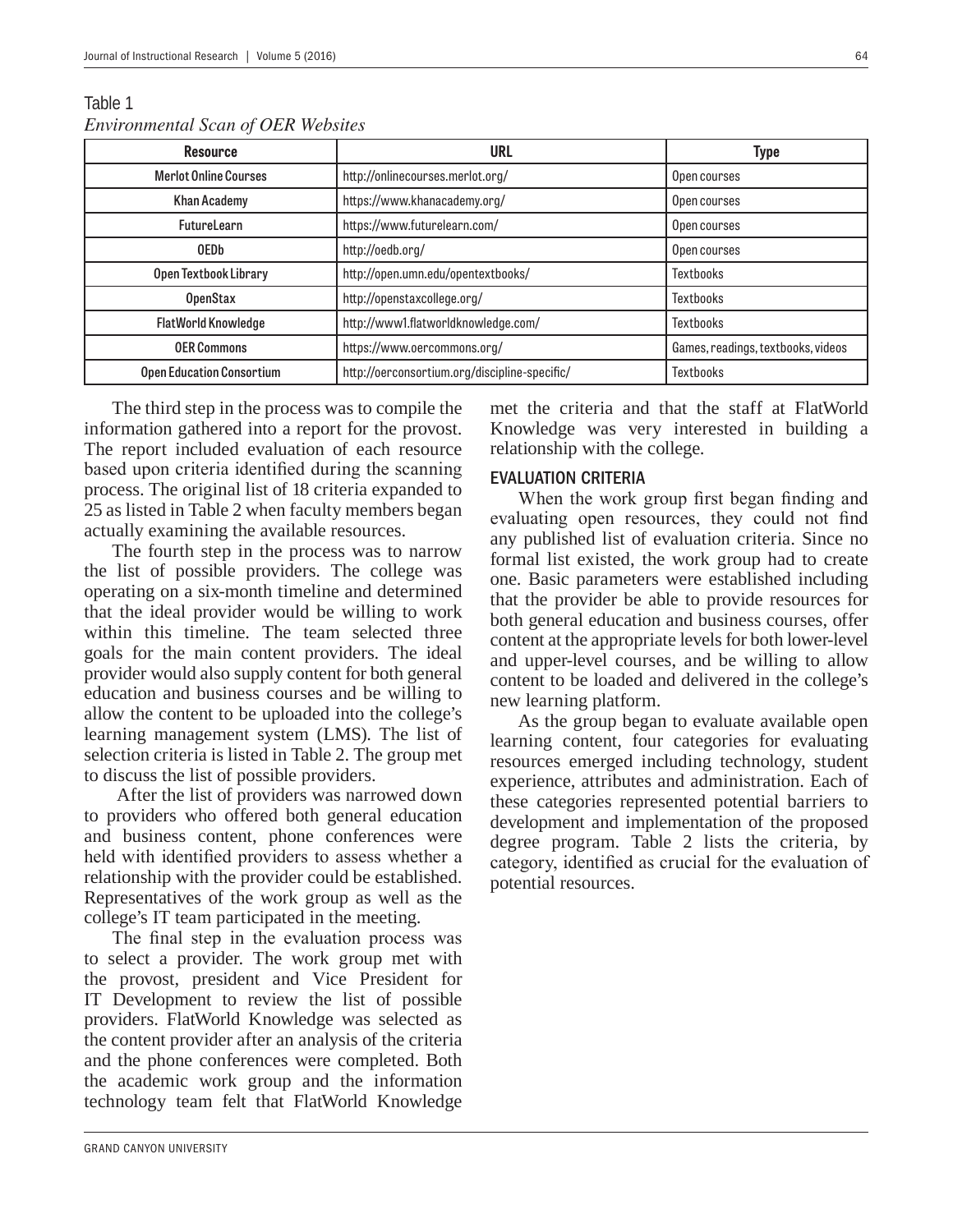## Table 2 *Criteria and Evaluation*

| Category                            | <b>Criteria</b>                                                               | <b>Rating Scale 1-5</b> |
|-------------------------------------|-------------------------------------------------------------------------------|-------------------------|
| <b>Technology</b>                   | Integrates with Current Technology Systems (LMS, SIS, HR, etc.)               |                         |
|                                     | Stable Platform Supporting the Resource                                       |                         |
|                                     | <b>Technical Support Available</b>                                            |                         |
|                                     | Low Set Up Costs                                                              |                         |
|                                     | Works with Mobile Technologies                                                |                         |
|                                     | <b>Information Security</b>                                                   |                         |
|                                     | <b>Ongoing Technical Support Required</b>                                     |                         |
|                                     | Collects and Shares Student Data (e.g. usage data, assessment data)           |                         |
| <b>Student Experience</b>           | Look and Feel of Resource (readability, graphics, polished versus flat, etc.) |                         |
|                                     | Ease of Access and Use                                                        |                         |
|                                     | Single Sign-On                                                                |                         |
|                                     | <b>Access on Mobile Devices</b>                                               |                         |
| <b>Learning Resource Attributes</b> | Alignment with Learning Outcomes                                              |                         |
|                                     | <b>Content Currency and Accuracy</b>                                          |                         |
|                                     | Content at Appropriate Level                                                  |                         |
|                                     | Flexibility to Adopt Entire Resource or Specific Sections                     |                         |
|                                     | <b>Instructor Resources Available</b>                                         |                         |
|                                     | Reputation of Supporting Institution/Organization                             |                         |
| Administration                      | Legal Concerns-ADA Compliant and Copyright                                    |                         |
|                                     | <b>Coordinator for Managing Resource</b>                                      |                         |
|                                     | Legal Relationship with Resource Provider                                     |                         |
|                                     | Implications of a Relationship with Provider                                  |                         |
|                                     | Ease of Administering the Resource                                            |                         |
|                                     | Overall Costs of Adoption and Implementation                                  |                         |
|                                     | <b>Ongoing Administrative Costs</b>                                           |                         |

The university was in the process of developing its own learning platform to support student learning and engagement so technology underlying open resources was an important consideration. The work group determined that the following was critical: open resources should be compatible with the new learning management system; the platform supporting the resource must be stable; the provider should have ongoing technical support; and there must be a system for protecting student privacy. Each group member was asked to score potential providers using the criteria provided in the ratings worksheet. For each criterion, a score of 1 to 5 was awarded. A score of 5 indicated that the resource met the criteria. A score of 1 indicated that the resource failed to meet the criteria. The scores on each criterion within each of the four resource categories were then averaged and rounded to

the nearest whole number. An average score was compiled for each OER and the results are shown in Table 3:

Table 3:

Aggregate score of OER's evaluated

| <b>Resource</b>              | Aggregate score |
|------------------------------|-----------------|
| FlatWorld Knowledge          | 16              |
| <b>Merlot Online Courses</b> | 8               |
| FutureLearn                  | 10              |
| Khan Academy                 | 10              |
| 0ED <sub>b</sub>             | 14              |
| <b>OER Commons</b>           | 11              |
| Open Education Consortium    | 10              |
| <b>OpenStax</b>              | 13              |
| Open Textbook Library        | 11              |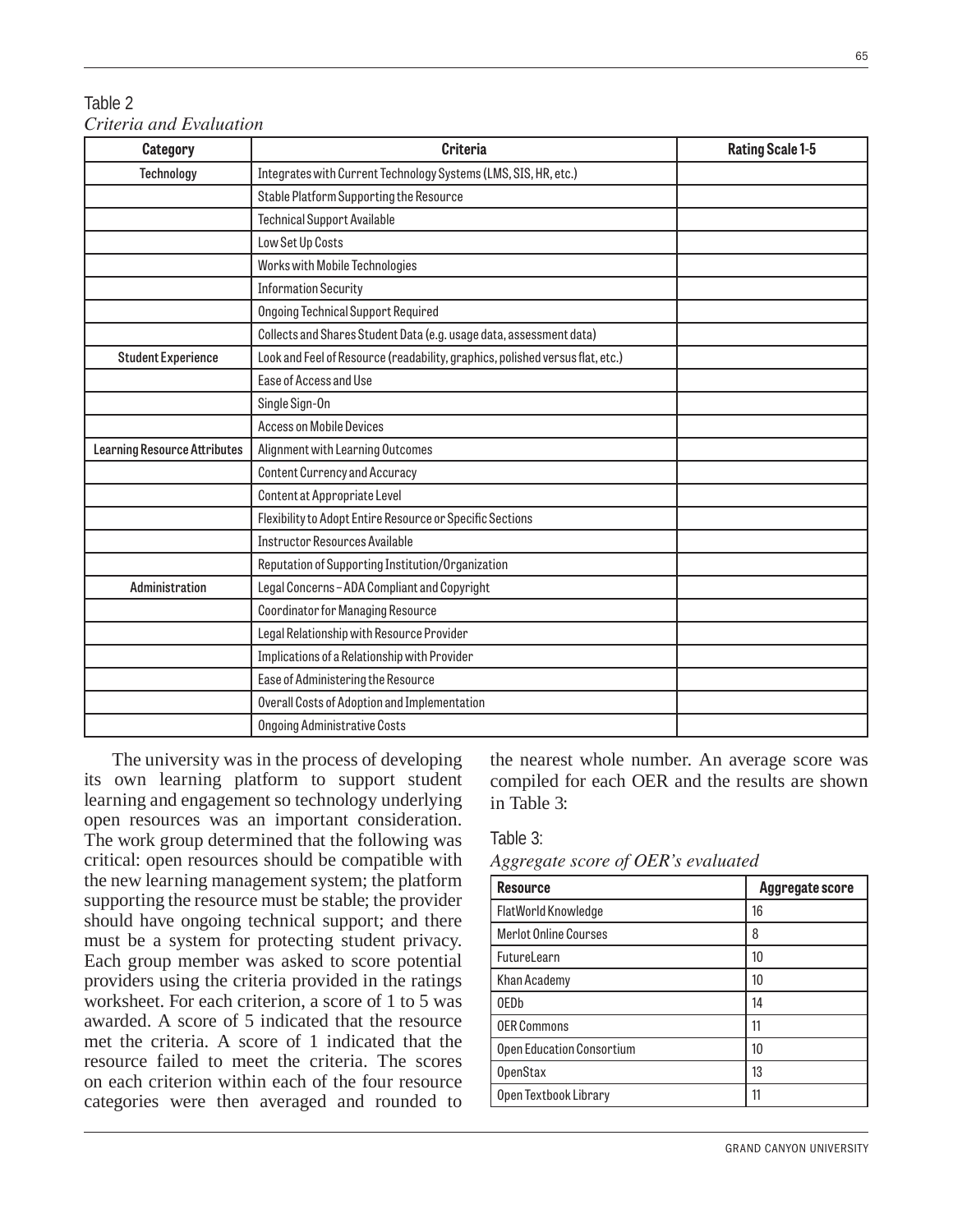Providing a high quality student experience was important to the college, so criteria were developed to address this area. Criteria included readability of content, ease of use, single sign-on capability and access via mobile technologies were identified as important to creating a good student experience.

The attributes of the learning resources provided by each of the providers were evaluated. The alignment of learning content available with program competencies was important to meeting program outcomes. Currency of course content and the provider's processes for reviewing and updating content were a consideration. Flexibility in adopting chunks of content or entire resources was crucial to meeting design requirements. In order to build the reputation of the college as a high quality institution, identifying a provider who had a good reputation within the higher education industry was important.

Finally, administration of the learning content needed to be manageable. As a small start-up organization, the college had limited resources to support a relationship with a learning content provider. A provider was needed that had already addressed ADA requirements and who was reasonable in terms of contract requirements. Of course, costs for the resources were also a concern for the college as its goal was to provide a low-cost education for students.

After the main resource (usually a textbook) was selected, the work group focused on obtaining auxiliary resources such as video, open access journal articles and free licensed clipart. The goal was to provide scaffolding with the resources to appeal to various learning styles. In addition, checkpoint quizzes and short answer questions were integrated throughout the modules to allow students to self-check their comprehension of the topics. Students were able to take a pre-assessment at any time during the module to determine where they needed to focus their efforts before moving on to the graded assignments.

### LESSONS LEARNED

 Although there are many open resources available, there is no single warehouse listing for evaluating these option. Resources vary significantly in terms of quality and accessibility. Searching through the available resources was a time consuming process for the work group. Once a resource was located, evaluating whether it was a viable option meant requesting sign-on access, searching through course lists, opening courses/ textbooks, and reviewing course outcomes or tables of content. This initial review was only the first step. Once a resource was identified, additional faculty members and the dean undertook secondary reviews. Finding open resources for a single course can be manageable but trying to identify open or low-cost resources for an entire degree program is daunting. Rather than using a number of different providers, the work group opted to select a single low-cost textbook provider. The group quickly recognized that using a number of providers would have been unmanageable with the college's small staff. Even after selecting a single provider, significant faculty time was devoted to reviewing, selecting and adapting content within

learning management system. Technical support needed for open or lowcost resources can be significant. Integrating the open resources into the learning management system required the support of both faculty and IT programmers. Information technology support for building single sign-on and addressing technical issues with content can be costly. For example, after OU's IT staff uploaded the content into the learning management platform and the faculty member revised it to meet the course competencies, there were still problems with the way the content was formatted. The format changes had to be made by one of the IT programmers. The IT staff also played a critical role in evaluating possible providers and supporting the faculty member during the content upload and modification processes.

each textbook so that it could be uploaded into the

During the selection process, the work group developed criteria to help ensure that the student experience using the resource was positive. After the courses were launched, many students complained that the resources made available to them did not align to the graded assignments. Student feedback on the courses often contained phrases such as "too much busy work" or that the exams "did not match the readings or videos." In some instances, the work group felt that they were force-fitting resources to the required material. Both the work group and students questioned the relevancy of some of the OERs. Online U had specific requirements for the number of resources that needed to be available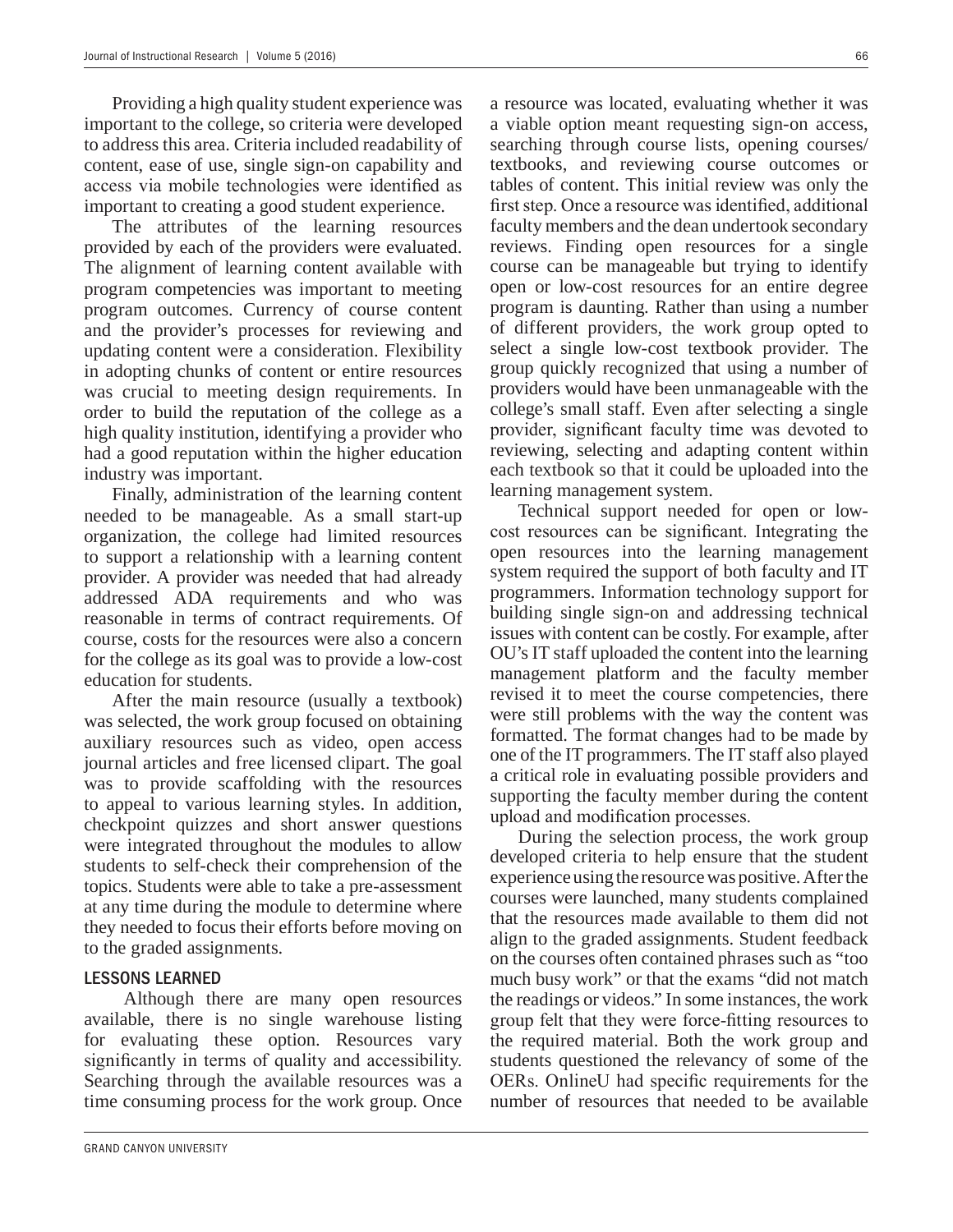in each class, and often this meant incorporating a resource that did not completely align with the content.

In addition, the work group quickly found out that a creative common license does not mean that a resource is without restrictions. Some of the videos incorporated in the classes had to be removed and the work group scrambled to create proprietary videos to avoid any licensing problems. A similar issue arose with some of the clipart placed in the online courses. Many of these images were removed and replaced with original photographs once again to avoid any potential licensing infringement that might occur. The open resource textbooks were not updated very often, if at all. Any problems found in the textbooks such as spelling or grammar issues or even content problems could not be easily rectified since OU did not own the material. Instructors were asked to direct students to the correct information when possible but this became cumbersome and difficult to maintain. In the end, OU decided to link a specific textbook from one of the major publishers to each course and use OERs to augment the material as needed.

Administration of open educational resources is not free. Most faculty members are not qualified to review the legal requirements of open educational resources. For example, many open educational resources were not viable options for OnlineU because OU is a for-profit entity. Open resources are often only usable by government or nonprofit entities. Open resources often have legal requirements around their usage. Some open resources must be used in their entirety and cannot be modified. To ensure that the open resources are truly open and can be used as a whole or in part, a college's legal team needs to review the fine print on open resource websites creating costs for the college. Additional administrative costs that may be incurred with open or low-cost resources include instructional designer costs for uploading the content into the learning management system. It is difficult to find a single provider with a range of materials. Using a number of providers is not feasible for a small, start-up college because of the administrative costs.

#### **CONCLUSION**

Availability and access to open educational resources is increasing. Institutions and learners can find a wide range of free, open content available in a variety of formats on the Internet. As the availability of OER continues to increase, university decision makers will face increasing pressures to use OER to lower the costs of developing courses and programs. The authors' experiences with using open education resources to develop a Bachelor of Science in Business degree exposed significant challenges with relying on OER to solve the skyrocketing cost of higher education.

Finding ways to use OER and meet institutional, educational, accreditation and student needs is challenging. The theory behind OERs is a noble one: Use technology to allow the world to create and share their knowledge. Unfortunately, the logistics and administrative issues associated with using OER are many. With increased scrutiny and accountability being placed on higher education institutions, most notably for-profit institutions, ensuring resources are valid, reliable and aligned with the stated course and program outcomes is imperative. OERs might not solve the cost issues of higher education but continuing to research this and other options may eventually lead to the solution.

# References References

- Allen, I. E., & Seaman, J. (2012). Growing the curriculum: Open education resources in U.S. higher education. *Babson Survey Research Group.* Retrieved from http://www. onlinelearningsurvey.com/reports/growingthecurriculum.pdf.
- Anderson, T., & Elloumi, F. (2004). Theory and Practice of Online Learning. Athabasca, CA: Athabasca University.
- Atkins, D. E., Brown, J. S., & Hammond, A. L. (2007, February). A Review of the open educational resources (OER) movement: Achievements, challenges, and new opportunities. *A report to The William and Flora Hewlett Foundation.*
- Bissell, A., & Boyle, J. (2007). Towards a Global Learning Commons: ccLearn. *Educational Technology, 4*(6), 5-9.
- Bliss, T., Hilton, J., Wiley, D. & Thanos, K. (2013). The cost and quality of open textbooks: Perceptions of community college faculty and students. *First Monday, 18*(1).
- Creative Commons. (2014). http://creativecommons.org/about/ history.
- D'Antoni, S. (2009). Open educational resources: Reviewing initiatives and issues. *Open Learning: The Journal of Open and Distance Learning, 24(*1), 3-10.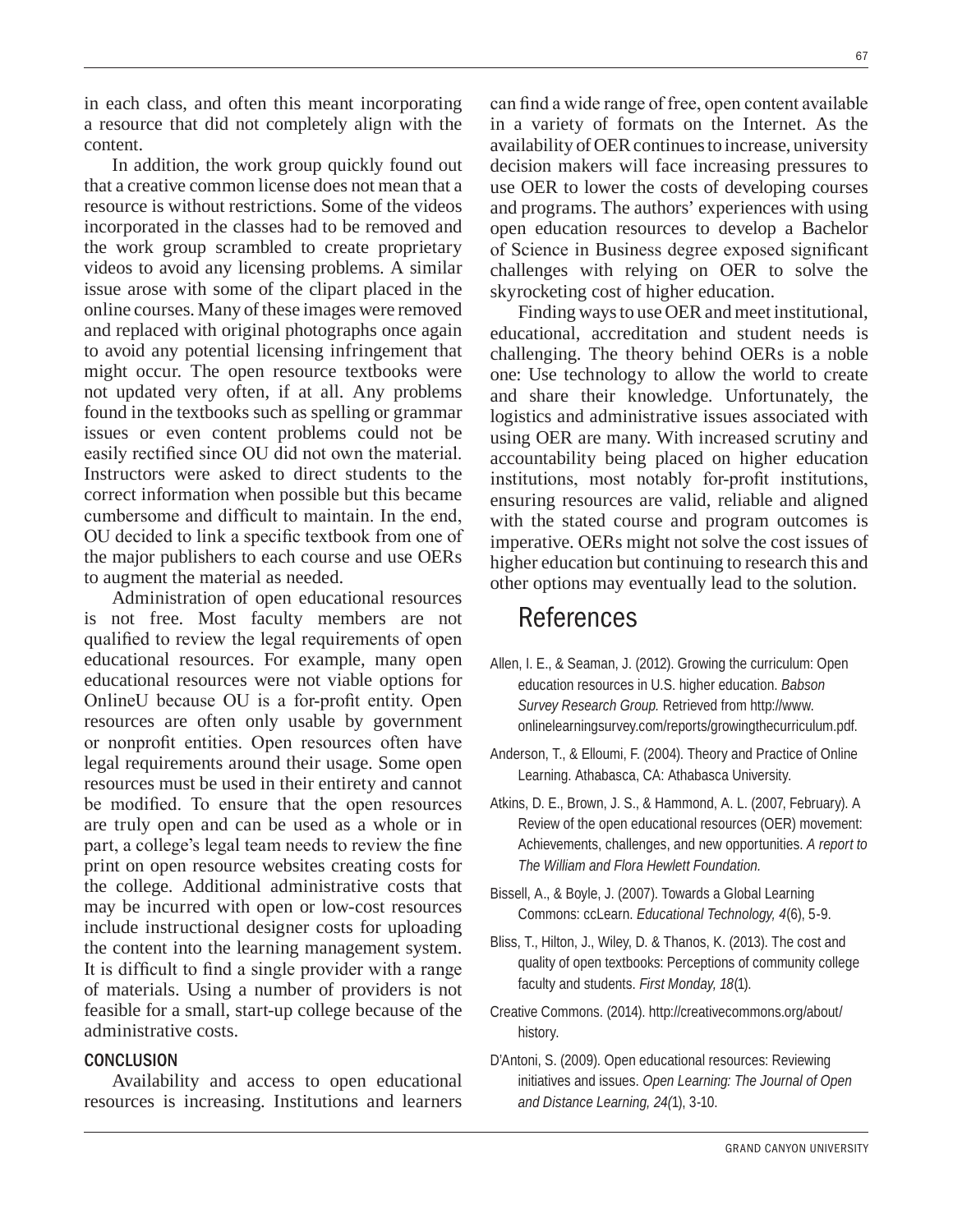- Fraulino, S. (2015). Maricopa Millions: Saving students money with open educational resources. *Maricopa Community Colleges.* Retrieved from https://maricopa.instructure.com/ courses/811971/pages/infographic
- Grasgreen, A. (2014, January 28). Options don't stem textbook woes. *Inside Higher Education.* Retrieved from http://www. insidehighered.com/news/2014/01/28/textbook-prices-stillcrippling-students-report-says#sthash.g6PE2GpR.dpbs.
- Green, S. (2013 November 17). Dan Rosenweig's crystal ball goes cloudy with Chegg IPO. *Jewish Business News.*
- Hilton, J. & Wiley, D. (2011, June). Open-access textbooks and financial sustainability: A case study on Flat World Knowledge. *The International Review of Research in Open and Distance learning, 12(*5).
- Hylen, J. (n.d.). Open educational resources: Opportunities and challenges. *OECD's Centre for Educational Research and Innovation.* Retrieved from http://www.oecd.org/edu/ ceri/37351085.pdf
- Jamrisko, M., & Kolet, I. (2012, August 15). Cost of college degree in U.S. soars 12 fold: Chart of the day. *Bloomberg Business.* Retrieved from http://www.bloomberg.com
- MIT Open Courseware. (2014). Retrieved from http://ocw.mit.edu/ index.htm
- Open Knowledge. (2014). The open education handbook 2014. *Open Education working Group.*.
- Scholarly Publishing and Academic Resources Coalition. (2014). Open education week kick off with congressional briefing. [Press release]. Retrieved from http://www.sparc.arl.org/ news/open-education-week-kicks-congressional-briefing
- Senack, E. (2014, January). Fixing the broken textbook market: How students respond to high textbook costs and demand alternatives. *U.S. PRIG Education Fund*. Retrieved from http://www.uspirg.org/sites/pirg/files/reports/NATIONAL%20 Fixing%20Broken%20Textbooks%20Report1.pdf.
- The Hewlett Foundation. *White Paper: Open Educational Resources.* Retrieved from http://www.hewlett.org/ library/hewlett-foundation-publication/white-paper-openeducational-resources
- Tucker, J., Neely, P. & Belcher, T. (2013). Competency Based Education: A Solution to the Challenges Facing Higher Education in the 21st Century? In R. McBride & M. Searson (Eds.), *Proceedings of Society for Information Technology & Teacher Education International Conference 2013* (pp. 1093- 1098). Chesapeake, VA: AACE
- UNESCO Institute for Statistics (n.d.)*. Higher education.* Retrieved from http://www.uis.unesco.org/Education/Pages/tertiaryeducation.aspx

Patricia Neely has an EdD from the University of Virginia, an MBA from Averett University and a BS degree from Radford University. Dr. Neely has a rich background in higher education administration including curriculum design and development, program management and faculty supervision roles. She specializes in the development of competency-based degree programs. Her work experience includes leadership roles at Western Governors University, Old Dominion University and Kaplan University. She is currently a higher education consultant specializing in competencybased education and resides in Pounding Mill, Virginia, with her family.

**Jan Tucker** has a PhD in Business Management from Northcentral University, an MBA from Florida Institute of Technology and a BA degree in Psychology from Auburn University. Dr. Tucker has over 25 years' experience in higher education in the areas of instruction and curriculum development, over half of which have been in distance education. She has developed undergraduate and graduate courses in Management, HR, Organizational Behavior, Marketing, Finance, Research and Design and similar disciplines. In addition, she spent over 10 years as a Human Resources consultant for several Fortune 500 companies. Her research interests include the integration of technology in education, disruptive innovation in higher education and change management processes. She currently resides in Tampa, Florida, with her family.

**Angela Au** Angela has a DBA in social media marketing, a Master Certificate in Educational Technology from Northern Arizona University and a BA degree in Communication Studies from Seattle University. Dr. Au has extensive experience in competency-based education, online learning, instructional design and small business marketing. Since 2000, she has worked for various higher